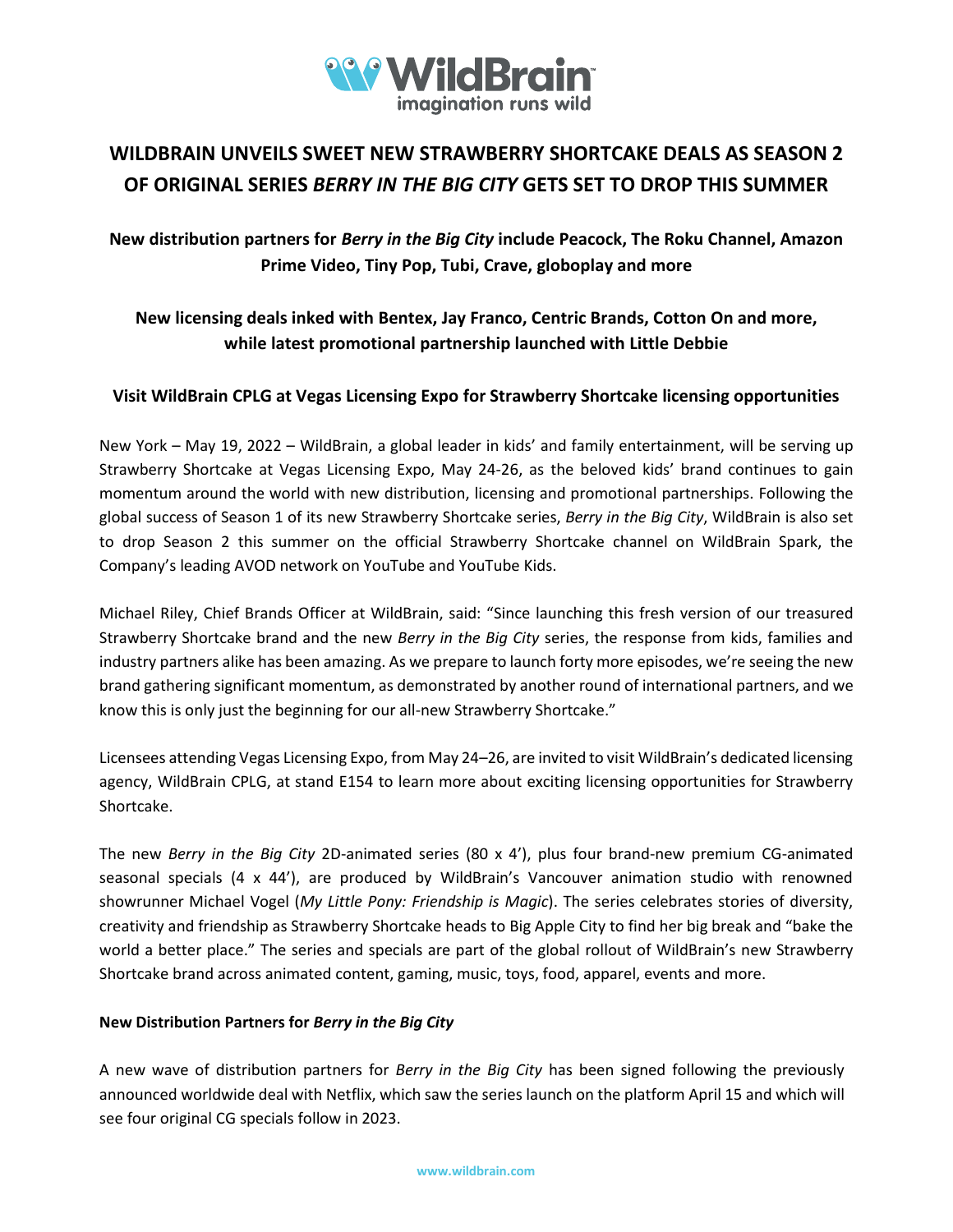

Peacock (US) has signed on for seasons one and two of *Berry in the Big City*, as has Brazilian broadcaster globoplay. The Roku Channel (US) has launched a Strawberry Shortcake channel featuring new and classic content, including seasons one and two of *Berry in the Big City*. Tiny Pop (UK) has taken both seasons plus the specials—seasons one and two episodes will also be available on Tiny Pop's VOD app, the POP Player. HOP! (Israel) has picked up season one and the four CG specials. Also, TelevisaUnivision's Prende TV free streaming service has launched a Strawberry Shortcake channel featuring both new and classic content in Spanish for the US.

Other new distribution partners for season one include Amazon Prime Video (LatAm, France, Germany, Austria, UK, Ireland, Australia), Crave (Canada), FilmRise (US), Future Today (US, UK, Canada), Kartoon Channel! (US, Canada, UK, Ireland, Australia, New Zealand, Singapore), Kids Street (US), Magenta-TV (Germany), Tubi (US), TVNZ (New Zealand) and XUMO (US).

#### **More Consumer Products Partners for New and Vintage Strawberry Shortcake**

Additionally, multiple new consumer products partnerships have been inked for the Strawberry Shortcake brand by WildBrain's dedicated licensing agency, WildBrain CPLG. Several new deals for both New & Vintage Strawberry Shortcake highlight the evergreen appeal of the brand amongst girls and mothers, including Bentex, for girls' apparel & swimwear in the US; Jay Franco, for home & bath in the US and Canada; Centric Brands, for ladies', girls' & toddler sleepwear, plus mommy & me sets for the US; and Cotton On, for ladies & girls sleepwear, home & stationery, and girls' apparel, for global.

Also for Vintage Strawberry Shortcake, Boss Fight has signed on to make fully articulated and scented action figures of Strawberry Shortcake and her friends for the US, while Spirit Halloween is on board for costumes & dress-up for the US and Canada.

These deals add to the list of previously announced licensees for the new Strawberry Shortcake, including Moose Toys (Master Toy/global) and Penguin Random House (publishing/North America), plus a number of capsule fashion collections for Vintage Strawberry Shortcake that launched this Winter/Spring, including a Unique Vintage collection for Valentine's Day 2022; a co-branded collection from By Samii Ryan (BSR) featuring matching sets, shorts, baby tees, chinos and a bucket hat; and a Dolls Kill collection of apparel, footwear, accessories and a strawberry shortcake picnic basket.

#### **Unique Grocery & Produce Promotions**

This spring also sees Strawberry Shortcake celebrating delicious fruits, sweet treats and more through a robust range of promotional partnerships at thousands of retail stores across the US and online.

A complete "Fruitastic" produce takeover, with signage and packaging featuring adorable images of Strawberry Shortcake and her friends, kicked off at grocery stores nationwide in May, with Naturipe strawberries and blueberries representing Strawberry Shortcake in the berry category, Sunkist promoting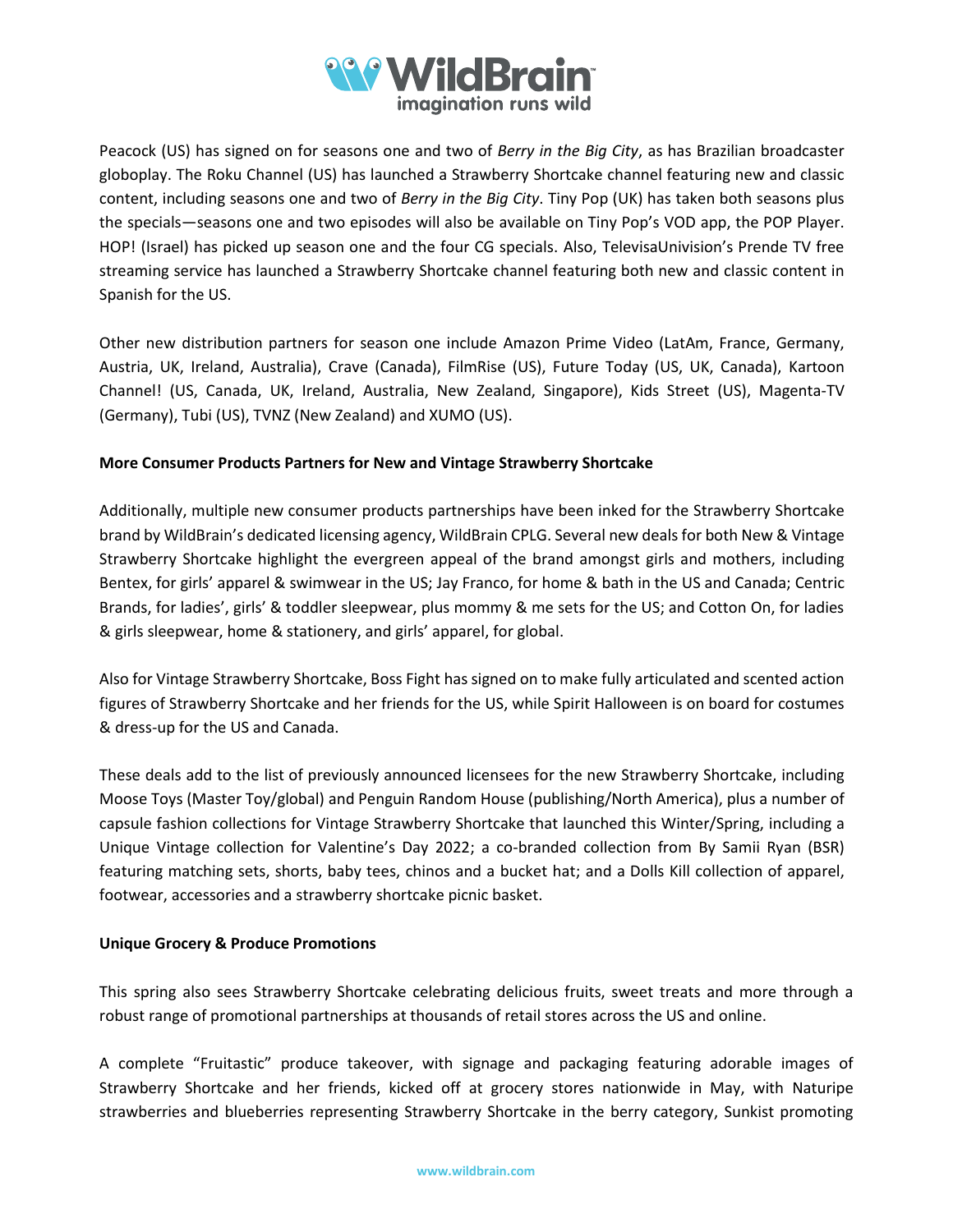

Blood oranges with Strawberry Shortcake's friend Orange Blossom, and Envy apples celebrating Strawberry Shortcake's move to Big Apple City in the new animated series.

Additionally, promotional partner Little Debbie launched Strawberry Shortcake-branded cakes and snacks in April at US retailers such as Walmart, Kroger, Target, Dollar General and more. Pinkberry, meanwhile, launched Strawberry Shortcake-branded frozen yogurt, at 72 Pinkberry stores in the US from March to April. These add to previously announced promotional partnerships with I'm the Chef Too! (culinary education), Zolli Candy (dentist-approved lollipops), Dippin' Dots (ice cream) and Snip-Its (kids' hair salons).

#### **About Strawberry Shortcake**

WildBrain's Strawberry Shortcake is one of the world's most-adored brands. Since her creation in 1973, with the release of a simple Valentine's Day greeting card, Strawberry Shortcake has grown and evolved with new content, toys and experiences for each new generation of kids. Parents who loved her when they were young, can now share a fresh new Strawberry Shortcake with their children through the all-new original WildBrain series *Berry in the Big City*, as well as through new toys, books, games, apparel, events – and of course, dolls, which still boast their iconic scent. Previous Strawberry Shortcake content in WildBrain's library, including the series *Strawberry Shortcake* and *Berry Bitty Adventures*, and the animated movies *Sky's the Limit* and *The Sweet Dreams Movie*, continues to delight young audiences on streaming and broadcast platforms worldwide. With an international presence that has generated over US 4\$ billion in retail sales since its first launch, Strawberry Shortcake is a true character-brand phenomenon that is cherished by kids and families worldwide. Visit her at[: strawberryshortcake.com](https://www.strawberryshortcake.com/)

#### **About** *Berry in the Big City*

Strawberry Shortcake has big dreams! She believes with all her heart that a perfectly baked treat can brighten someberry's day! And in the brand-new animated WildBrain series, *Berry in the Big City*, she is determined to "bake the world a better place" one cupcake at a time! That was never gonna happen back in her hometown of Berryville. Which is why Strawberry Shortcake packed her bags, grabbed her cat, Custard, and headed to the ONE place all the biggest names in baking go to get their big break: BIG APPLE CITY! If you can bake it there you can bake it ANYWHERE! In the 'Big Apple' bakers are the celebrities! The social influencers! Strawberry Shortcake is certain she's got what it takes to be the next big thing…she just has to prove it! Fortunately, with the help of her new 'berry besties' – Orange Blossom, Lime Chiffon, Lemon Meringue and Blueberry Muffin – along with their lovable pets, a lucky mixing spoon and her fabulous new food truck, Strawberry Shortcake has all the ingredients she needs to "bake the magic happen". It's not gonna be easy, but Strawberry Shortcake is no ordinary berry and she can't WAIT to show the world what she can do!

#### **For more information, please contact:**

Aimée Norman at The DDA Group [aimee.norman@ddapr.com](mailto:aimee.norman@ddapr.com) +44 (0) 7957 564 050